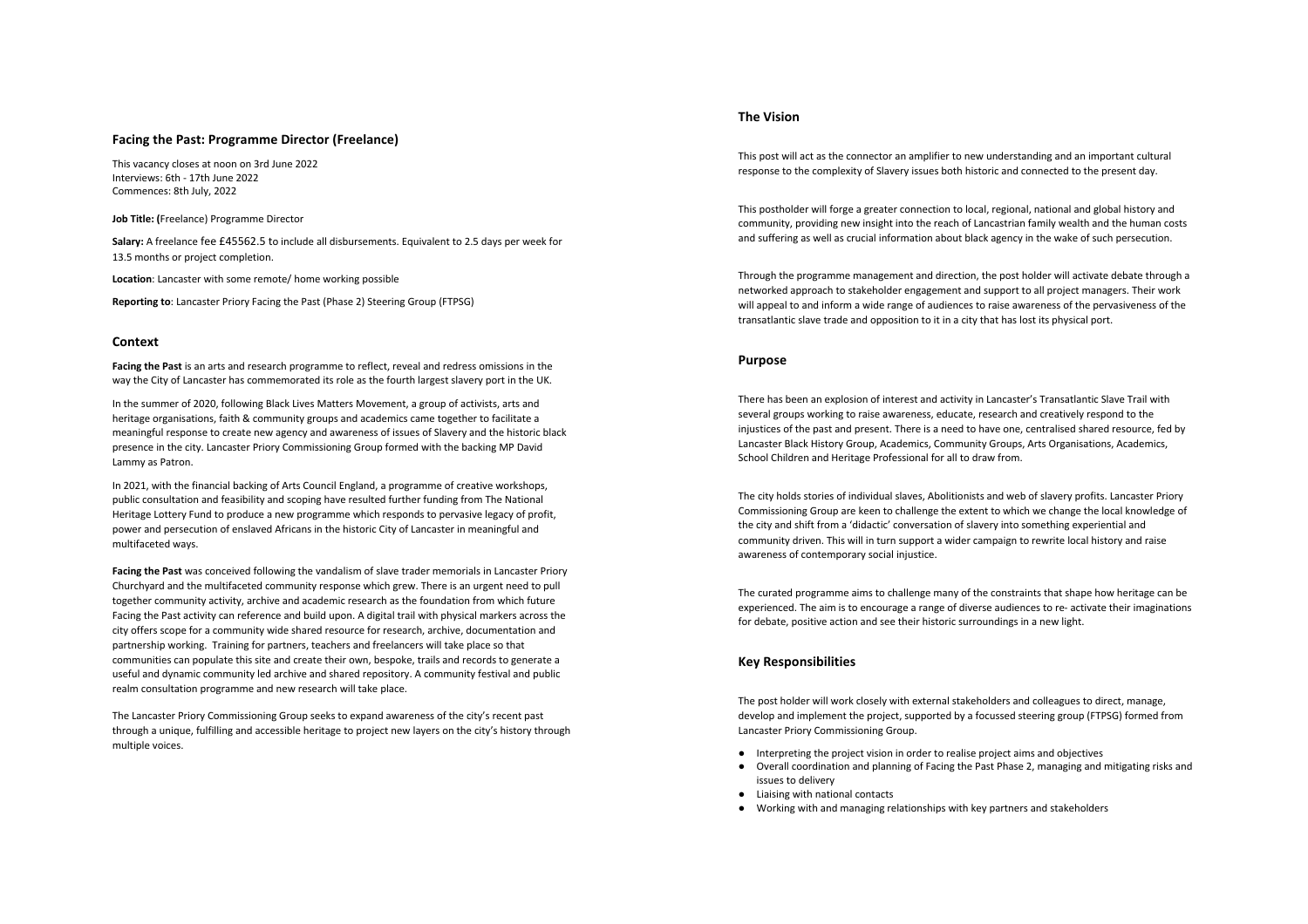- Recruit, overseeing and supervising the work of the project delivery team
- Recruit, oversee and support Project Managers to launch activity and events
- Oversee the Project Managers with the Creative Professional Development Programme for Teachers, Partner Training Programme, New Insights Programme, Participatory Festival, Public Realm Consultation planning and Digital Mapping and Trail
- Liaising with local authorities to identify sites for events, installation and planning permission
- Overseeing project monitoring and evaluation
- Managing the Project Marketing and Communications Plan
- Managing a £200k+ budget
- Writing and producing the final project report for funder and the Lancaster Priory Commissioning Group
- Creating new partnership to extent the legacy beyond Phase 2
- Disseminating the work through platform events to a range of delegates appropriate to the scale of the programme
- Developing future feasible funding bids with the Partnership and Development Director

# **By the end of the project, the Programme Director will have;**

- Delivered a lively, engaging programme of activities and events that highlights the role of the City of Lancaster in benefitting from the transatlantic slave trade and uncovers its legacy, and that will add value, support the visitor economy and act as a call to action.
- Organised a comprehensive community engagement programme that enables a wide range of communities, partners and stakeholders across the Lancaster District, to highlight and celebrate the unique social, economic and cultural contribution of the diverse range of minority communities both today and in the past.
- Overseen a training programme that supports the professional development of teachers and partners which and will provide opportunities for professionals and educators to discuss the impact, history and legacy of transatlantic slavery and its historic and contemporary impact with children and audiences.
- Supported the Festival Director in delivering the community created work to permeate the city and raise awareness to new audiences.
- Created a new foundational knowledge base, a community archive and interactive trail
- Created the condition for all KS2 children in the Lancaster District to take part in a new bespoke, child friendly Slavery Trail tour on an annual basis to ensure project legacy and awareness.
- Expand the reach of the project beyond the funded period with feasible funding and programme development proposals
- Overseen the development of the project launch activity and overall communication and marketing programme including overseeing the development of the interactive project mapping solutions.
- Overseen, alongside the Heritage Researcher, a research programme that will uncover hidden histories
- Overseen the development of public realm work with the Local Authorities.
- Meaningfully contributed to the national debate and Slavery Research Networks,

# **Person Specification**

| <b>Experience</b>                                                                                                                                                                                                                                                                                                                                                                                                                                                                                                                                                                                                                    |                                                                                                                                                                                                                                                                                                                                                                                                                                                                                                                                                                                                                                                                                              |
|--------------------------------------------------------------------------------------------------------------------------------------------------------------------------------------------------------------------------------------------------------------------------------------------------------------------------------------------------------------------------------------------------------------------------------------------------------------------------------------------------------------------------------------------------------------------------------------------------------------------------------------|----------------------------------------------------------------------------------------------------------------------------------------------------------------------------------------------------------------------------------------------------------------------------------------------------------------------------------------------------------------------------------------------------------------------------------------------------------------------------------------------------------------------------------------------------------------------------------------------------------------------------------------------------------------------------------------------|
| Programme Development and<br>$\bullet$<br>Management<br>Managing staff, volunteers and freelancers<br>٠<br>Reporting on project development and<br>٠<br>delivery<br>Effectively communicating with colleagues<br>$\bullet$<br>and a range of stakeholders to engage<br>them in co-created projects<br>Managing organisational budgets<br>٠<br>Proven track record of delivering<br>$\bullet$<br>organisational outputs and meeting<br>milestones<br>Managing the public launch of a<br>$\bullet$<br>programme<br>Funder reporting<br>$\bullet$<br>Evidence of producing quality creatives<br>$\bullet$<br>outputs in Heritage sector | Working within community archiving,<br>museums, digital mapping, social injustice,<br>visual arts/ heritage sector<br>Developing and delivering £150k+ funded<br>$\bullet$<br>project<br>Organisational Development/ Leadership<br>$\bullet$<br>Experience of capital project and planning<br>$\bullet$<br>permission<br>Managing procurement<br>٠<br>Projects of regional/ national significance<br>$\bullet$<br>Project management of sustainable digital,<br>$\bullet$<br>cultural offers<br>Evidence of digital brand/identity schemes<br>$\bullet$<br>of work<br>Marketing framework design and<br>٠<br>implementation<br>Programme leadership of national<br>$\bullet$<br>significance |
| Knowledge                                                                                                                                                                                                                                                                                                                                                                                                                                                                                                                                                                                                                            |                                                                                                                                                                                                                                                                                                                                                                                                                                                                                                                                                                                                                                                                                              |
| Historical overview of Lancaster as the UK<br>$\bullet$<br>fourth largest Slavery Port<br>Understanding of how to set objectives and<br>$\bullet$<br>measure success<br>Understanding of Programme Planning<br>$\bullet$<br>including scenario planning<br>Understanding of relationship cultivation<br>$\bullet$<br>and management<br>Understanding of audience development<br>٠<br>Understanding of the principals and values<br>$\bullet$<br>which underpin community archiving<br>Understanding of web-based content for<br>$\bullet$<br>mobile and local devices<br>Local Authority objectives<br>٠                             | $\bullet$<br>Familiarity of the Facing the Past and<br>partner projects work to date<br>Understanding of audience segmentation<br>$\bullet$<br>Local Authority Planning Procedures<br>$\bullet$<br>Active interest in multi-agency approach to<br>$\bullet$<br>social injustice issues<br>Interest in digital innovation and/or<br>٠<br>heritage in the public realm<br>Knowledge of marketing and project launch<br>٠<br>National Heritage Lottery funding<br>$\bullet$<br>conditions and objectives                                                                                                                                                                                        |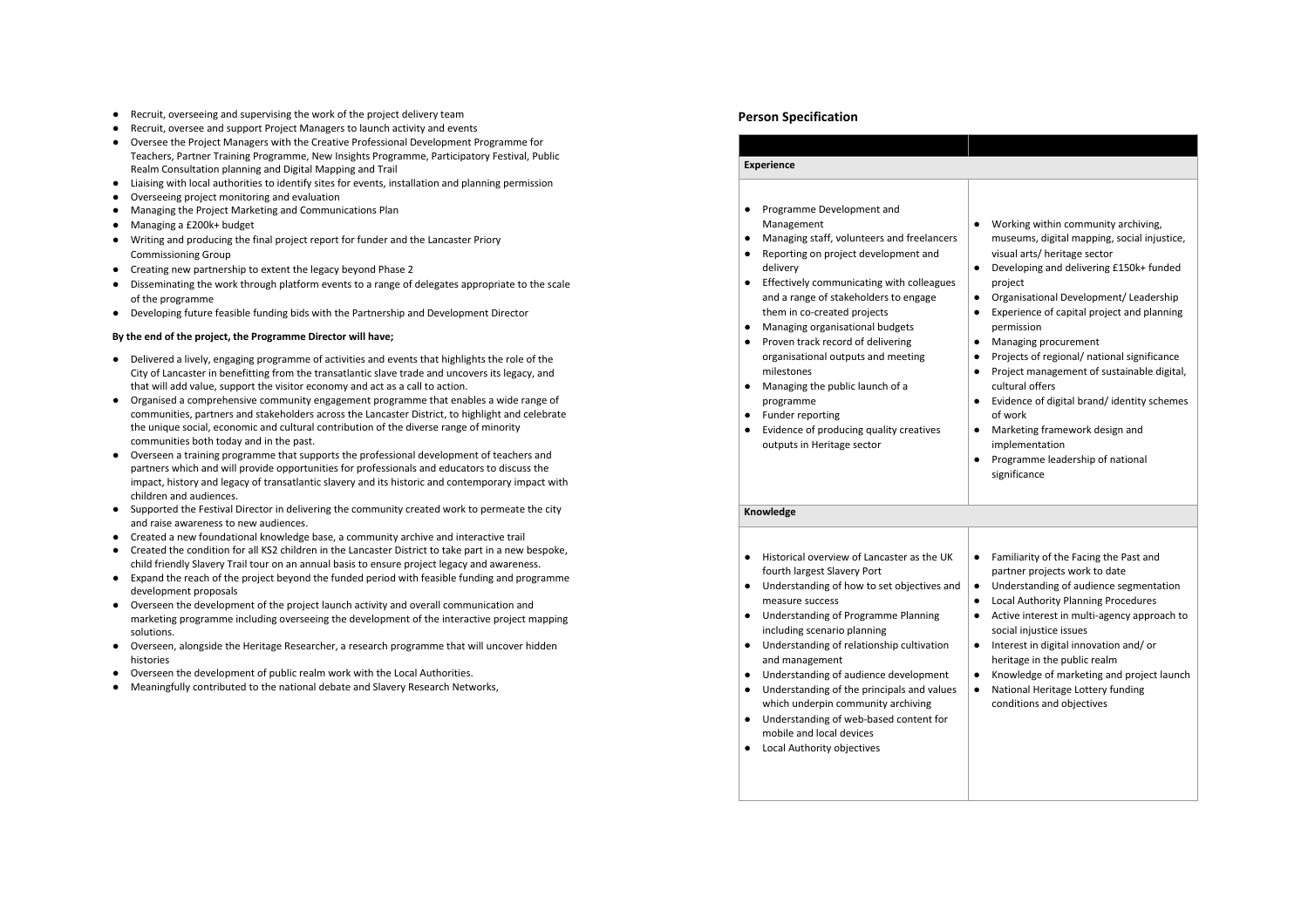| <b>Skills</b>                                                                                                                                                                                                                                                                                                                                                                                                                                                                                                                                                                                                                                          |                                                                                                                                                                       |
|--------------------------------------------------------------------------------------------------------------------------------------------------------------------------------------------------------------------------------------------------------------------------------------------------------------------------------------------------------------------------------------------------------------------------------------------------------------------------------------------------------------------------------------------------------------------------------------------------------------------------------------------------------|-----------------------------------------------------------------------------------------------------------------------------------------------------------------------|
| Ability to manager own workload,<br>٠<br>completing tasks to deadline without<br>supervision<br>Ability to take responsibility and make<br>decisions as required and authorised<br>Excellent advocacy, presentation and verbal<br>٠<br>communication skills with an ability to<br>engage effectively with a wide range of<br>people<br>An eye for details both visual and textual,<br>٠<br>ability to edit and approve content<br>appropriate to the context<br>Exemplary written communication skills<br><b>Excellent ICT skills</b><br>Highly organised with excellent<br>administrative skills<br>Maximise development opportunity as it<br>arises. | Proven research skills<br>$\bullet$<br>Press/ Radio/ TV confident<br>٠<br>Project management software skills<br>Policy/ procedure/ guideline development<br>$\bullet$ |
| <b>Qualities</b>                                                                                                                                                                                                                                                                                                                                                                                                                                                                                                                                                                                                                                       |                                                                                                                                                                       |
| Ability to build excellent relationships and<br>$\bullet$<br>work in a supportive manner alongside<br>colleague, partners, freelancers, teachers,<br>academics, activists and local authority<br>representatives<br>Ability to work flexibly and adapt to<br>unforeseen problems<br>Commitment to equal opportunities,<br>cultural diversity and accessible of service<br>Self-motivation, ability and willingness to<br>٠<br>work as part of a team<br>Accountability and sensitivity to issues and<br>challenges as they arise                                                                                                                       |                                                                                                                                                                       |
| <b>Qualifications</b>                                                                                                                                                                                                                                                                                                                                                                                                                                                                                                                                                                                                                                  |                                                                                                                                                                       |
| Relevant degree or qualification by<br>experience                                                                                                                                                                                                                                                                                                                                                                                                                                                                                                                                                                                                      |                                                                                                                                                                       |

# **Resources available:**

A £200k+ budget will be held and administered by Lancaster Priory Commissioning Group to realise the Programme.

Project Budgets are in place with timescales. A number of freelance roles are being advertised to support the programme delivery. The Lancaster Priory Commissioning Group and Partnership and Development Director will support you at senior level through the duration.

### **How to apply and the selection process**

Please send a CV and covering letter no larger than 10 MB to info@lancasterpriory.org by noon on 6th June. Unfortunately, any application after this time will not be considered.

**Covering letter:** Please tell us how you meet the experience, skills and qualities outlined in the Person Specification. This should be no longer than 2 pages in either Word or PDF.

**CV** Please keep to 2 pages of A4 and include two references from recent or current employers/ clients.

All applications will be acknowledged with an email receipt. Should you be shortlisted, we will invite you to interview. Interviews will include a presentation and/or skills test.

We will assess how you meet the experience, skills and qualities outlined in the Person Specification through the application form and interview.

**Interview Panel - TBC**

# **Fee**

A total of £45562 is available. This includes all fees, materials, public liability insurance, expenses, site visit, evaluation meeting, events, administration, meetings, VAT. The fee will be released in tranches upon invoice and competition of agreed milestones.

**Useful Links:**

**Lancaster Priory Church**

https://lancasterpriory.org/

**Slavery Tree Project**

https://www.lancasterslaveryfamilytrees.com/

**Slavery Trail**